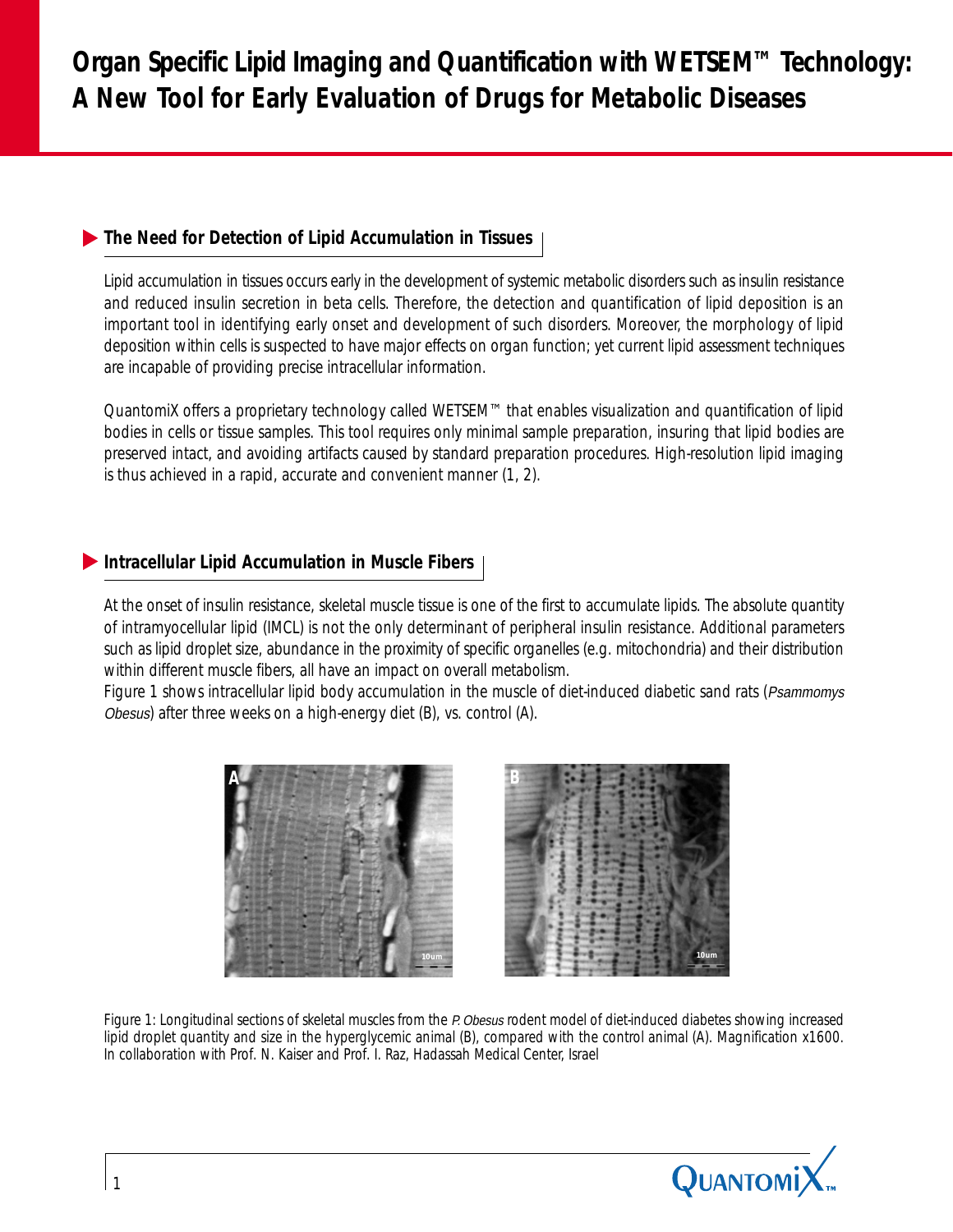*Proprietary QuantomiX analysis software was used to quantify the IMCL size distribution, as shown in Figure 2. The experimental groups included four animals per time point (basal, one week, and three weeks on a high-energy diet, as well as after two days on a low energy diet following the three weeks on the high-energy diet).*



*Figure 2: IMCL size distribution. Data was collected for at least 50 muscle fibers per animal; analysis shown for the 10 most lipid dense fibers from each animal.*

*At baseline (black bar), small lipid droplets are abundant. The development of hyperglycemia (violet and gray bars) is characterized by the appearance of larger lipid droplets. The differentiation between control and hyperglycemic animals is very apparent as the droplet size increases (the x axis). Diet restriction for two days after the animals developed hyperglycemia (white bar) reversed their hyperglycemia, and accordingly, their IMCL state. These results emphasize the tight coupling of lipid accumulation with the appearance of systemic hyperglycemia, specifically in larger lipid droplets within myocytes.*

#### *Assessment of Lipid Accumulation in the Liver*

*Nonalcoholic fatty liver disease (NAFLD), the most common liver disease, is believed, primarily, to be an outcome of insulin resistance. It consists of two stages: 1. fat accumulation within hepatocytes (steatosis), and 2. a local inflammatory response, (NASH or nonalcoholic steatohepatitis). At present, little is known about the natural history or the underlying vulnerability of individual patients in terms of developing progressive liver disease after initial steatosis. Lipid accumulation in the liver was examined in* ob/ob *mice in comparison to wild-type.*



*Figure 5: Lipid accumulation in liver tissue from a control wild type (A) and an obese ob/ob mouse (B). Samples were stained with Osmium. Lipid bodies are seen in white. Magnification: x800.*

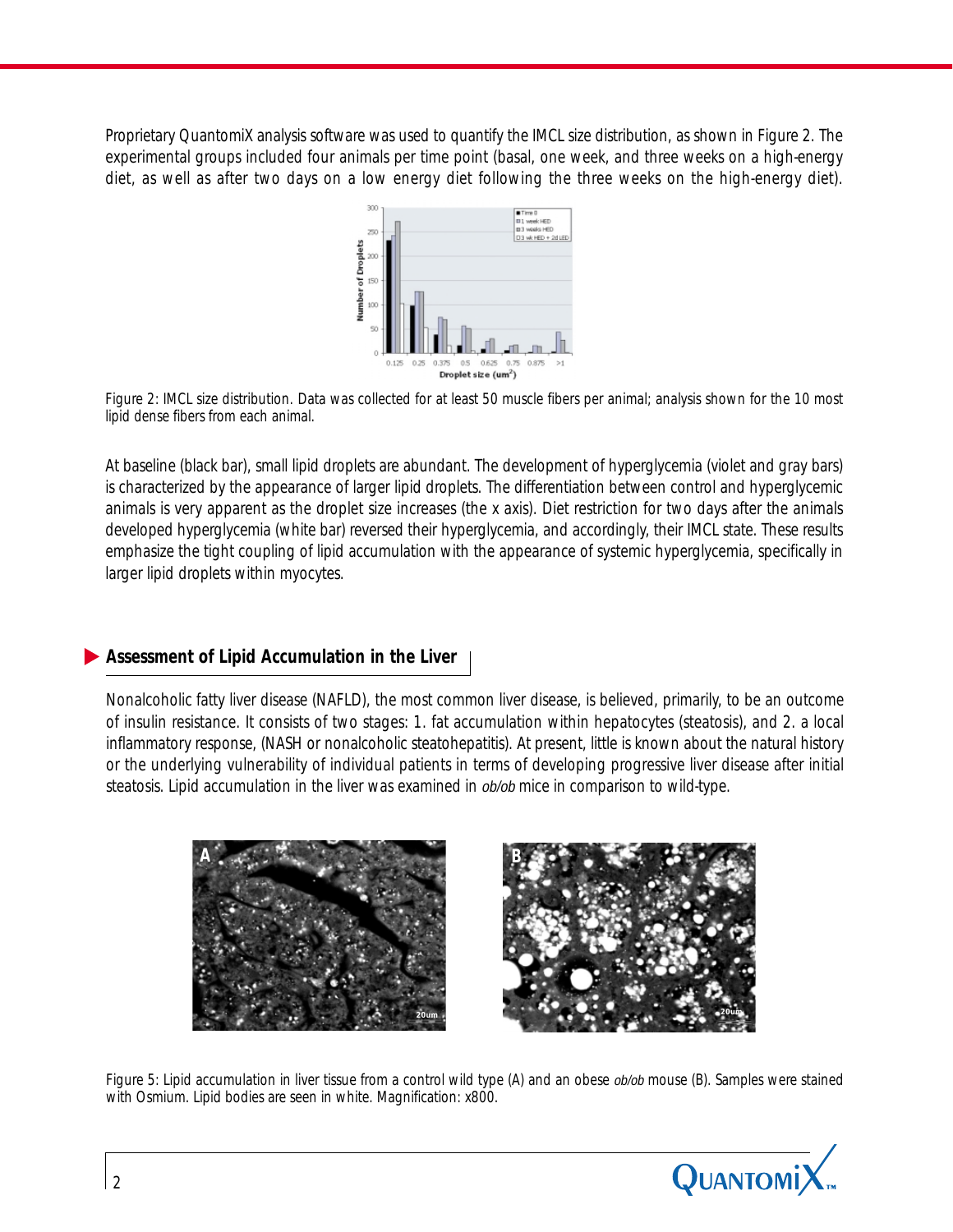*Image analysis software was used to quantify lipid content in liver sections. As shown in Figure 6, lipid accumulation in* ob/ob *mice was seven times that of age-matched control mice.*



*Figure 6: Average lipid accumulation in the livers of three control and three ob/ob mice. The analysis was performed on images taken from two different lobes, three sections per lobe.*

#### *White Adipose Tissue: Cell Size Determination*

*Adipocytes have an enormous capacity to expand to accommodate increasing fat stores. Abnormal enlargement of adipocytes alters their function, which may account for obesity-associated insulin resistance and other metabolic disorders. Increased adipocyte size has been shown to predispose the development of Type 2 diabetes. WETSEM™ technology enables large areas of tissue samples to be scanned for easy, accurate determination of adipocyte size. Further high resolution images can also provide precise morphology of the fat tissue.*





*Figure 7: White adipose tissue (unstained) from normal mice, shown in low (A x200) and high (B x1600) magnifications, useful for cell size determination and precise tissue morphology. In collaboration with Prof. S. Cinti, Ancona University, Italy*

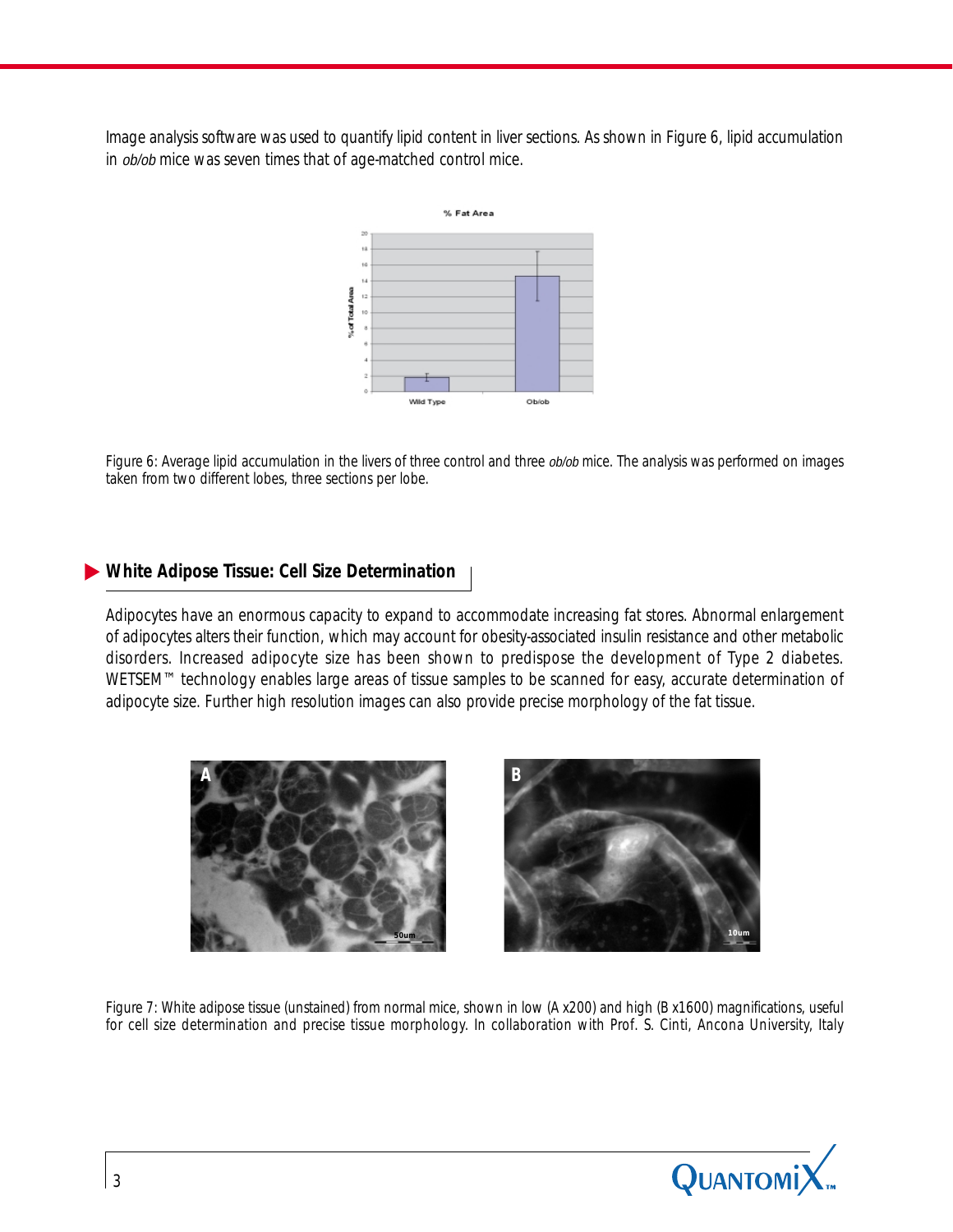*Human adipocyte size distribution was determined from biopsies sampling different fat regions of the body.*



*Figure 8: Adipocyte size distribution from three different fat depots (omental, mesenteric and subcutaneous) removed from an obese patient. The samples show that different fat depots are characterized by different cell sizes. Data was collected from at least 200 cells per sample. In collaboration with Drs. B. Corkey and C. Apovian, Boston University Medical Center.*

### *Lipid Body Accumulation in Adipocytes*

*The differentiation of pre-adipocytes into mature fat cells is a complex process controlled by the interplay of intracellular factors and environmental conditions. Mature adipocytes are characterized by a high lipogenic enzyme content that facilitates the synthesis and cytoplasmic storage of massive amounts of triglycerides. When given the proper hormonal conditions, 3T3-L1 pre-adipocytes undergo differentiation in culture, acquiring the morphological and biochemical characteristics of adipocytes. The monitoring of triglyceride accumulation throughout the differentiation pathway can serve as a phenotypic marker for their state of maturation and, therefore, may be useful in cell-based assays to evaluate the in vitro effects of intervention.*



*Figure 9: 3T3-L1 cell differentiation (stained with Osmium), showing increased lipid content as cells mature. (A) Basal conditions. (B) After 3 days in culture. (C) after 6 days in culture. All at x 800.*